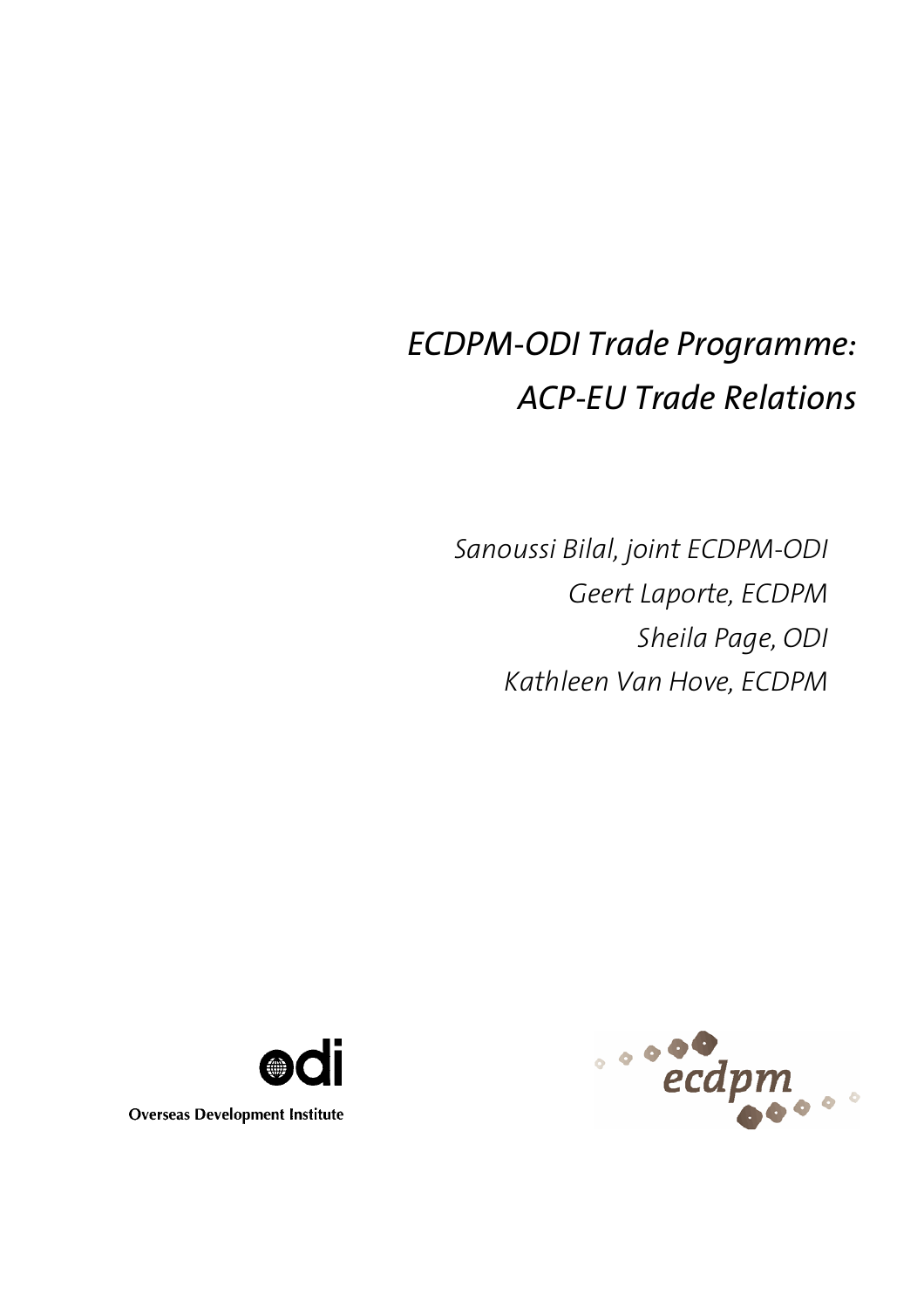European Centre for Development Policy Management (ECDPM) Onze Lieve Vrouweplein 21, NL-6211 HE Maastricht, The Netherlands Tel: (31)-(0)43-350 29 00, Fax: (31)-(0)43-350 29 02, E-mail: info@ecdpm.org [http://www.ecdpm.org](http://www.ecdpm.org/)

Overseas Development Institute (ODI) 111 Westminster Bridge Road, London SE1 7JD, UK Tel: (44) (0)20 7922 0300, Fax: (44) (0)20 7922 0399, E-mail: odi@odi.org.uk http://www.odi.org.uk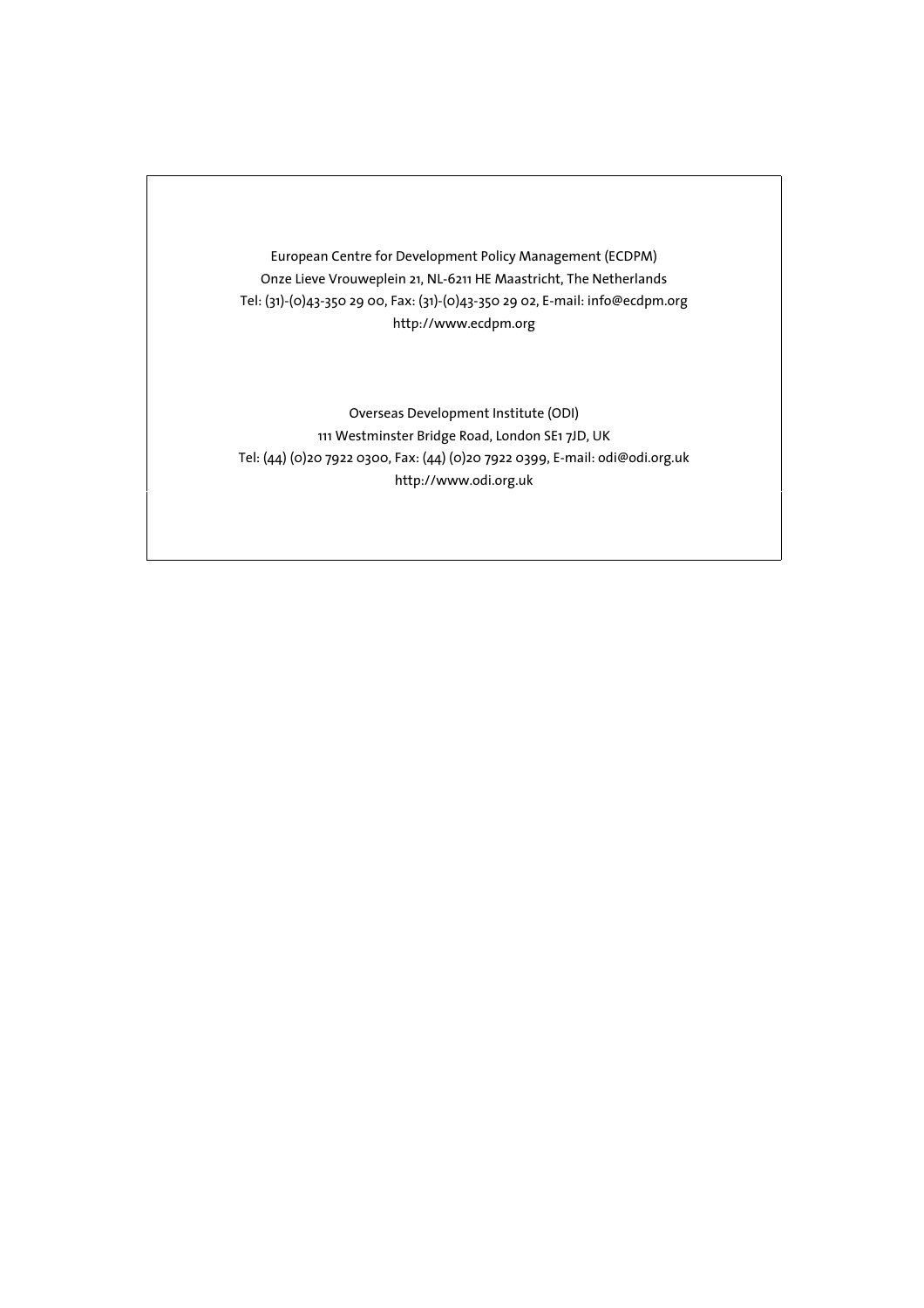## **ECDPM-ODI Trade Programme: ACP-EU Trade Relations**

ECDPM-ODI Trade Programme Coordination Team

Joint ECDPM-ODI, Sanoussi Bilal ([s.bilal@odi.org.uk](mailto:s.bilal@odi.org.uk) or [sb@ecdpm.org\)](mailto:sb@ecdpm.org) ECDPM, Geert Laporte [\(gl@ecdpm.org\)](mailto:gl@ecdpm.org) [OD](mailto:kvh@ecdpm.org)I, Sheila Page [\(s.page@odi.org.uk\)](mailto:s.page@odi.org.uk) ECDPM, Kathleen Van Hove [\(kvh@ecdpm.org\)](mailto:kvh@ecdpm.org)

February 2002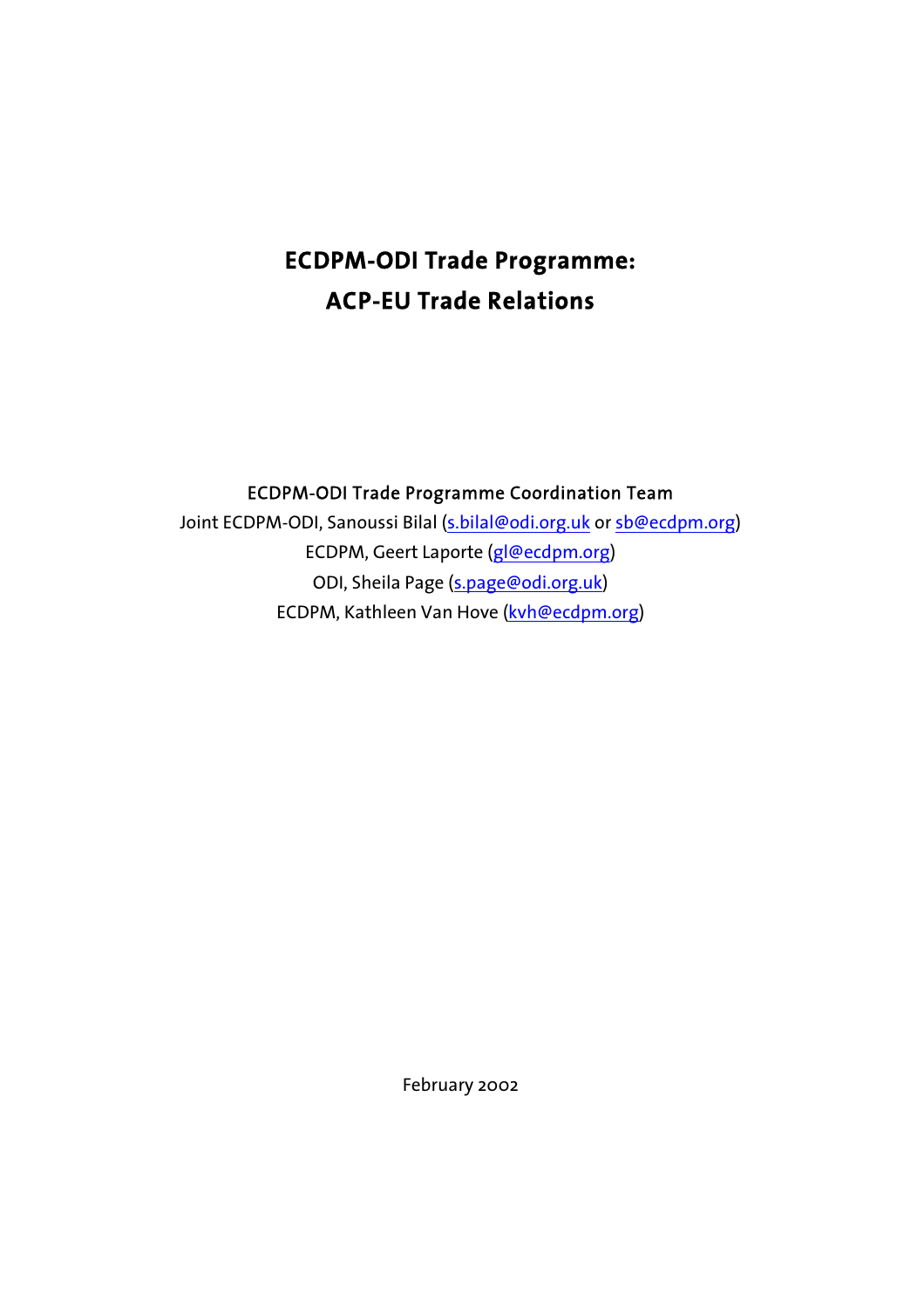### **Contents**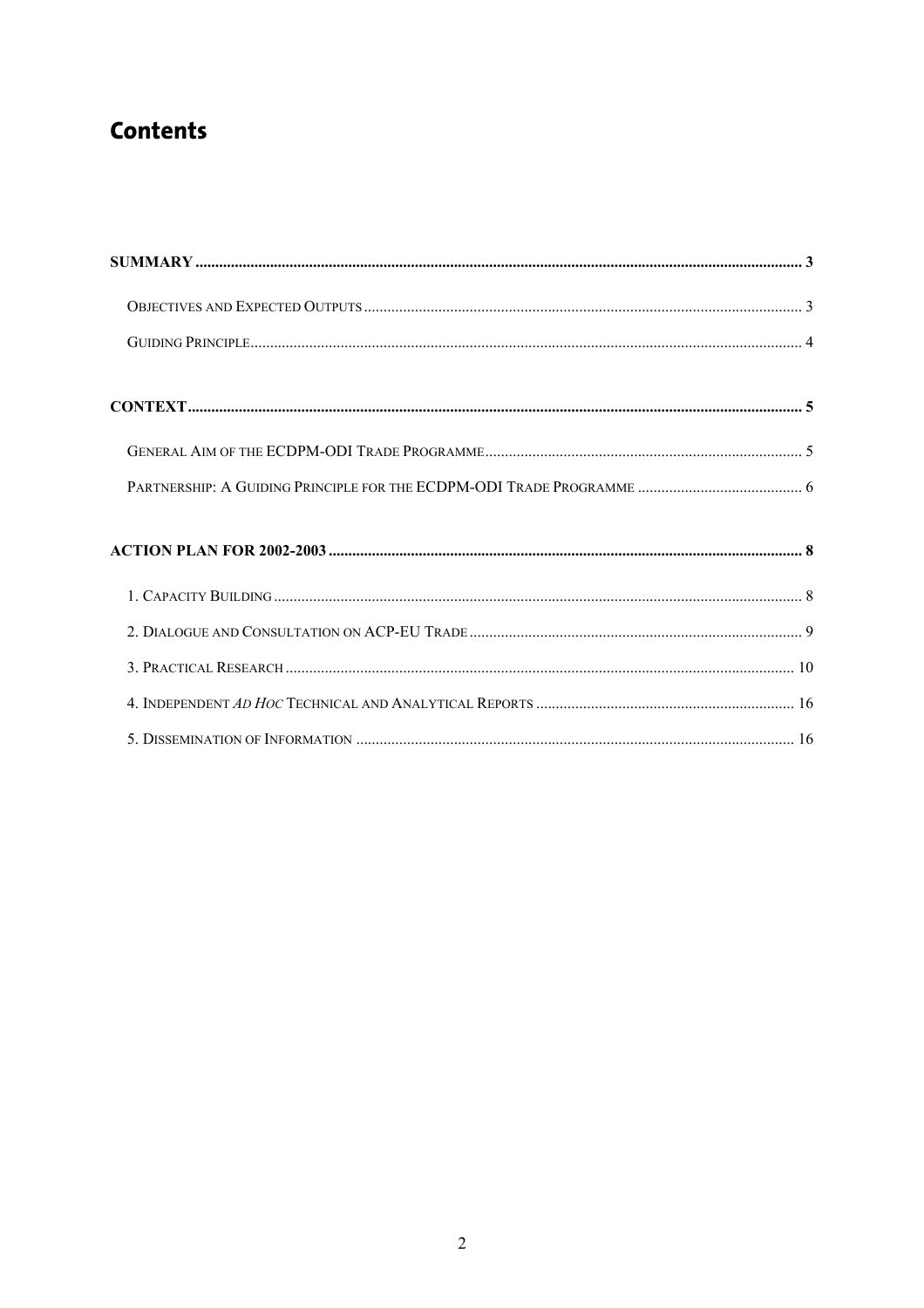### <span id="page-4-0"></span>**Summary**

The aim of the *ECDPM-ODI Trade Programme* is to contribute to the development of trade policies towards and by the ACP countries which promote sustainable development through the integration of the ACP countries into the world economy. This is a timely exercise as the Cotonou Partnership Agreement provides for the negotiations between ACP groupings and the EU of Economic Partnership Agreements (EPAs). Negotiations, due to start in September 2002, are intended to result in reciprocal free trade arrangements by 2008.

### <span id="page-4-1"></span>**Objectives and Expected Outputs**

The objectives and expected outputs of the *Programme* for the period 2002-2003 are:

#### *Objective 1: To strengthen the institutional capacities of ACP countries*

Preparing the ACP to negotiate with the EU

- reports on experiences of building capacity for trade negotiations
- conferences on negotiating capacity

Facilitating the ACP coordination of EPA and WTO negotiations

• organisation of a conference on EPA and WTO issues, bringing together trade actors from different horizons

Helping the ACP to identify negotiating objectives

- coordination and promotion of studies on the content and impact of EPAs
- reviews of proposals for EPA coverage

### *Objective 2: To facilitate dialogue and consultation on ACP-EU trade arrangements among key actors*

Activities to include:

- organisation of informal ACP meetings;
- organisation of informal meetings between ACP and EU actors;
- organisation of a network to exchange information and analysis among ACP negotiators and researchers

#### *Objective 3: To promote practical research on future ACP-EU trade arrangements*

Research papers and analytical notes, in cooperation or consultation with ACP experts, could include:

- the potential effects of the loss of non-reciprocal trade preferences for the ACP
- the inclusion of the business community and civil society in trade negotiations
- the role of the EU and regional integration in attracting investment in the ACP
- competition policy for the ACP
- common interests and characteristics of ACP countries
- how to make EPAs compatible and consistent with the WTO
- the implication of different types of rules of origin for EPAs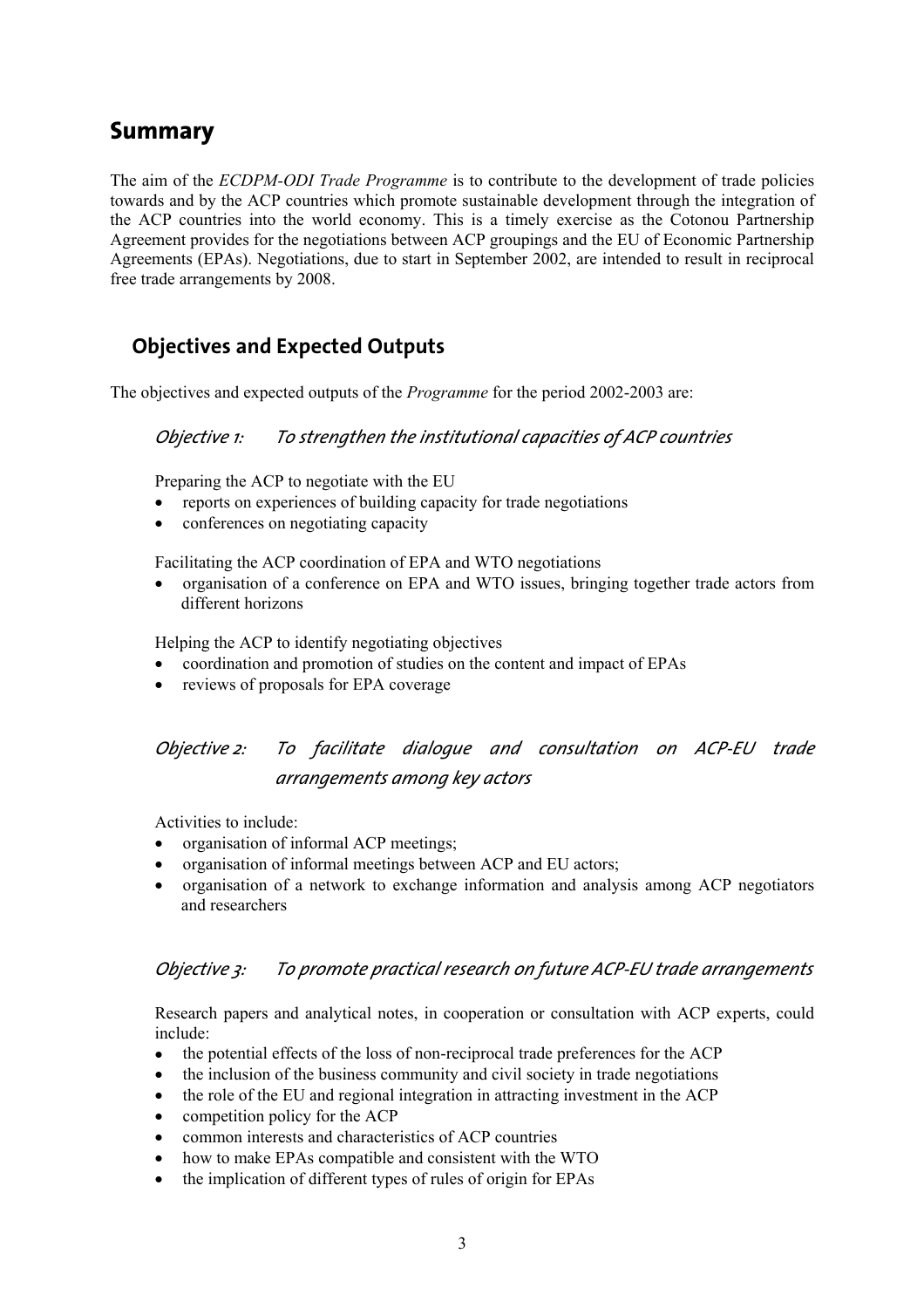Activities to include:

- reports on specific issues relevant to the negotiations;
- background documents for conferences and meetings;
- summaries of major research papers, studies and other documents;
- *ad hoc* notes and comments on official documents.

### *Objective 5: To disseminate policy-relevant information on ACP-EU trade negotiations*

Activities to include:

- quarterly publication on ACP *Trade Negotiations Insight* (with ICTSD);
- web portal on ACP-EU trade relations;
- various publications (analytical studies, discussion papers, reports, briefs);
- translations of publications arising from the *Trade Programme* and of papers by other analysts.

### <span id="page-5-0"></span>**Guiding Principle**

The guiding principle for the ECPM-ODI Trade Programme is partnership:

- 1. The *Programme* is developed and executed jointly by the European Centre for Development Policy Management (ECDPM) and the Overseas Development Institute (ODI). It reflects the complementarity between the two institutions.
- 2. The *Programme* uses the partnership between the two organisations to create a broader network in partnership with counterparts in the ACP countries. It will also contribute to linking researchers and experts, in the ACP countries and Europe, with negotiators and policy-makers.
- 3. The execution of the planned activities will be done in a flexible manner, adapting to the rapidly evolving trade negotiating agenda and funding opportunities.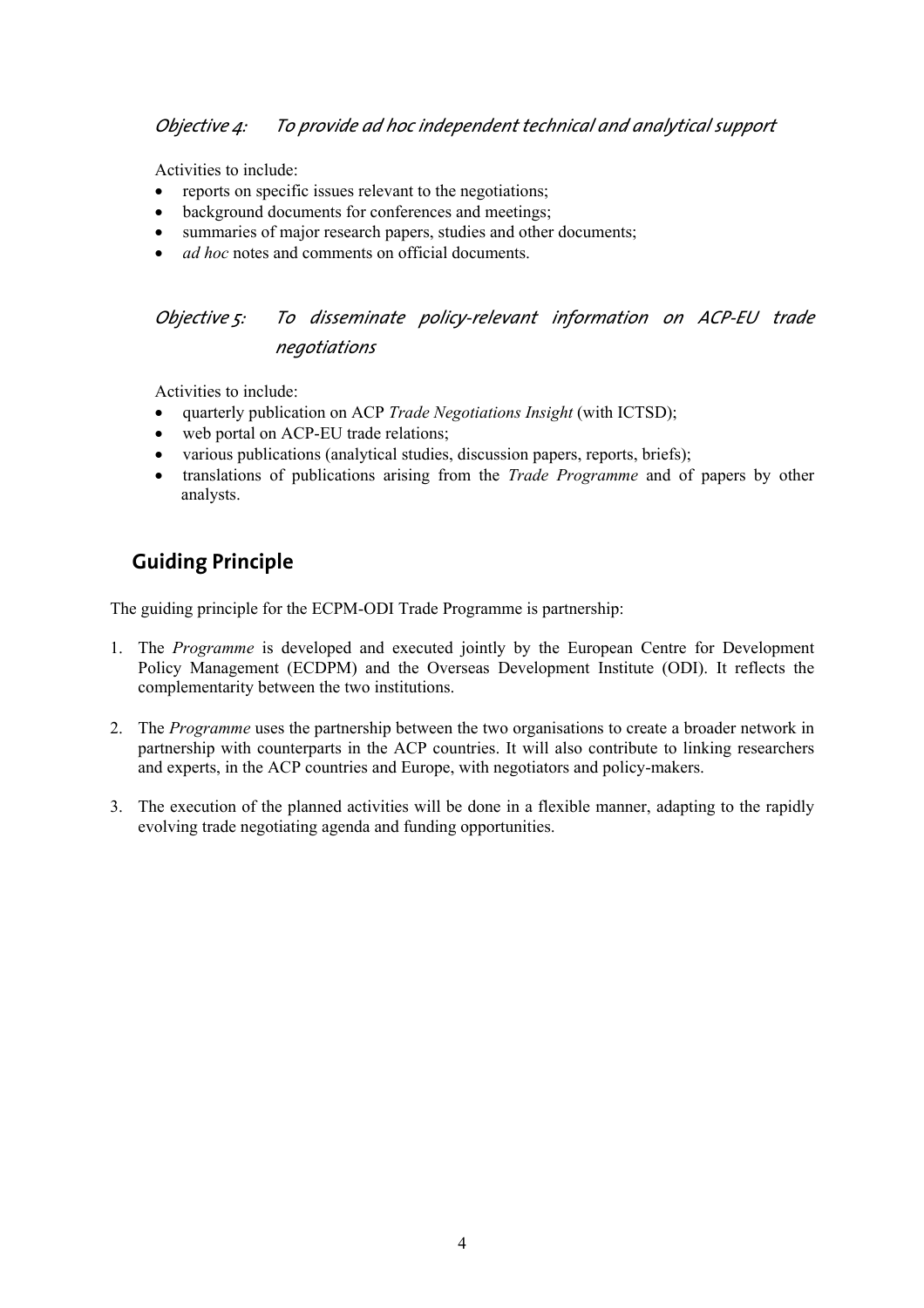### <span id="page-6-0"></span>**Context**

In June 2000, the 77 African, Caribbean and Pacific (ACP) countries and the 15 Member States of the European Union (EU) signed in Cotonou a new Partnership Agreement, commonly referred to as the 'Cotonou Partnership Agreement' (CPA). The CPA builds on 25 years of non-reciprocal preferential trade relations under four successive Lomé Conventions.

Under the new CPA, the negotiation of WTO-compatible new trading arrangements between the EU and the ACP countries should start by September 2002. The European Commission proposed that Economic Partnership Agreements (EPAs) should replace, at the latest by 2008, the current nonreciprocal preferences in the trade relations between the EU and the ACP countries. While the prospects of EPAs could offer new opportunities to the ACP economies, they also generate numerous challenges for the ACP countries and regions.

First, ACP countries are already involved in several trade negotiations. At the multilateral level, a new round of WTO negotiations (often referred to as a 'development round') has been launched in November 2001 in Doha. In view of the broad range of issues on the negotiation table, the new WTO round will further stretch the already limited resources and capacities of developing countries. Second, most ACP countries belong to at least one regional grouping with other ACP members, with the objective to further regional integration. In addition, many ACP countries are negotiating or involved in free trade agreements with countries outside the ACP, such as the pan-African integration process with the establishment of the African Union, the negotiations of the free trade area for the Americas (FTAA) in which the ACP Caribbean countries are involved, the perspective of a free trade area in the Pacific region, including Australia and New Zealand, as well as numerous bilateral and plurilateral trade agreements.

It is in this overall context that new negotiations between the ACP and the EU must be envisaged. It is therefore necessary to cautiously consider the compatibility and consistency of the Cotonou trade proposals with the overall development objectives of ACP countries, the WTO multilateral framework, regional integration processes and ACP relations with non-EU partners.

The CPA provides for the negotiation of new trade arrangements that should clearly benefit the ACP countries, enhance their development, integrate them into the world economy and contribute to alleviate poverty. With these imperatives in mind, an important ACP-EU trade agenda needs to be tackled over the next months and years to come. This includes major issues such as: the configuration of the ACP for the negotiations with the EU, the content and scope of the negotiations, the nature of the transition periods, the speed and degree of required adjustments, the desirability and availability of supporting accompanying measures, the development of negotiation and implementation capacities, the impact on national economies, the consequences on ACP regional integration processes as well as on trade relations and arrangements with other countries (including outside the ACP), the coherence with the EU trade and development policies, and the consistency and compatibility with the multilateral (WTO) framework. Besides, the CPA also leaves room for the development of alternative trade arrangements other than EPAs.

### <span id="page-6-1"></span>**General Aim of the ECDPM-ODI Trade Programme**

The aim of the *ECDPM-ODI Trade Programme* is to contribute to the development of trade policies towards and by the ACP countries which promote sustainable development through the integration of the ACP countries into the world economy. This is a timely exercise as the Cotonou Partnership Agreement provides for the negotiations between ACP groupings and the EU of Economic Partnership Agreements (EPAs) or other alternative trade arrangements compatible with the WTO. Negotiations, due to start in September 2002, are intended to result in reciprocal free trade arrangements by 2008.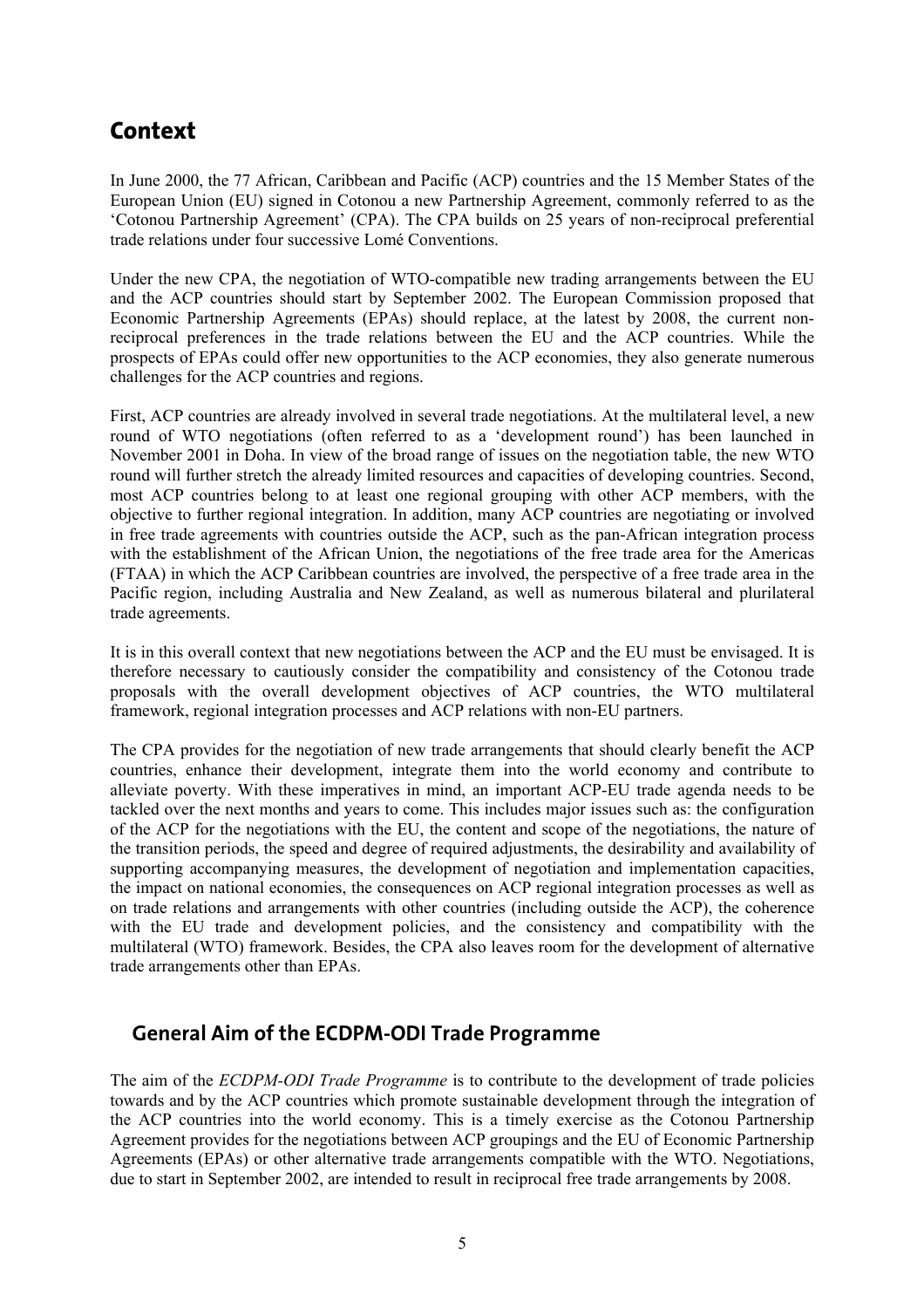The basic objective of the *ECDPM-ODI Trade Programme* is to strengthen capacity in ACP countries and groupings, in close cooperation with ACP actors.

In particular, the objectives and expected outputs of this programme for the period 2002-2003 are:

- 1. to strengthen the institutional capacities of ACP countries to prepare and manage (at the national, regional and overall ACP levels) the trade negotiation process;
- 2. to facilitate dialogue and consultation on ACP-EU trade arrangements among the key actors involved, including governments, the private sector and civil society;
- 3. to promote practical research and studies on future ACP-EU trade arrangements;
- 4. to provide *ad hoc* independent technical and analytical support; and
- 5. to disseminate policy-relevant information on ACP-EU trade negotiations.

These different activities are closely related. Consultation is necessary to identify needs for analysis and for strengthening capacity. Research and analytical support must respond to policy-makers' needs and must help them to make informed decisions. Dissemination of information is crucial to ensure that the various activities have their full impact.

The execution of the planned activities will be done in a flexible manner so as to adapt ECDPM-ODI activities to the rapidly evolving trade negotiating agenda.

### <span id="page-7-0"></span>**Partnership: A Guiding Principle for the ECDPM-ODI Trade Programme**

1. The *ECDPM - ODI Trade Programme* is developed and executed jointly by the European Centre for Development Policy Management (ECDPM) and the Overseas Development Institute (ODI). It reflects the complementarity between the two institutions.

ODI is Britain's leading independent think-tank on international development and humanitarian issues. Its mission is to inspire and inform policy and practice which lead to the reduction of poverty, the alleviation of suffering and the achievement of sustainable livelihoods in developing countries. It does this by locking together high-quality applied research, practical policy advice, and policy-focused dissemination and debate.

ECDPM's main mission is to contribute to making EU-ACP development policies work. Its efforts are geared towards improving Southern institutional capacity to engage in development policy design, implementation and evaluation and to manage international cooperation more effectively. Hence, ECDPM sees its role primarily as process facilitator.

The *ECDPM-ODI Trade Programme* will be conducted in cooperation or consultation with ACP actors. It is being submitted to a range of donor agencies for joint funding. Full details on all proposed activities are available.

2. Both institutions work with partners in the public and private sectors, in both developing and developed countries. Over the years, they have set up extensive informal networks including policy-makers, public officials, practitioners, policy-oriented experts and scholars, nongovernmental organisations, business representatives, economic and social partners, trade unions, and local governments, both from the South and Europe.

The *ECDPM - ODI Trade Programme* builds on the well-established and extensive expertise, experience and networks of both institutions, more specifically in the field of trade and development policies, including towards the ACP. The two institutions have cooperated together over the years on several development and aid related projects. For the last 6 years, they have conducted joint projects on ACP trade policies within the framework of a common agreement.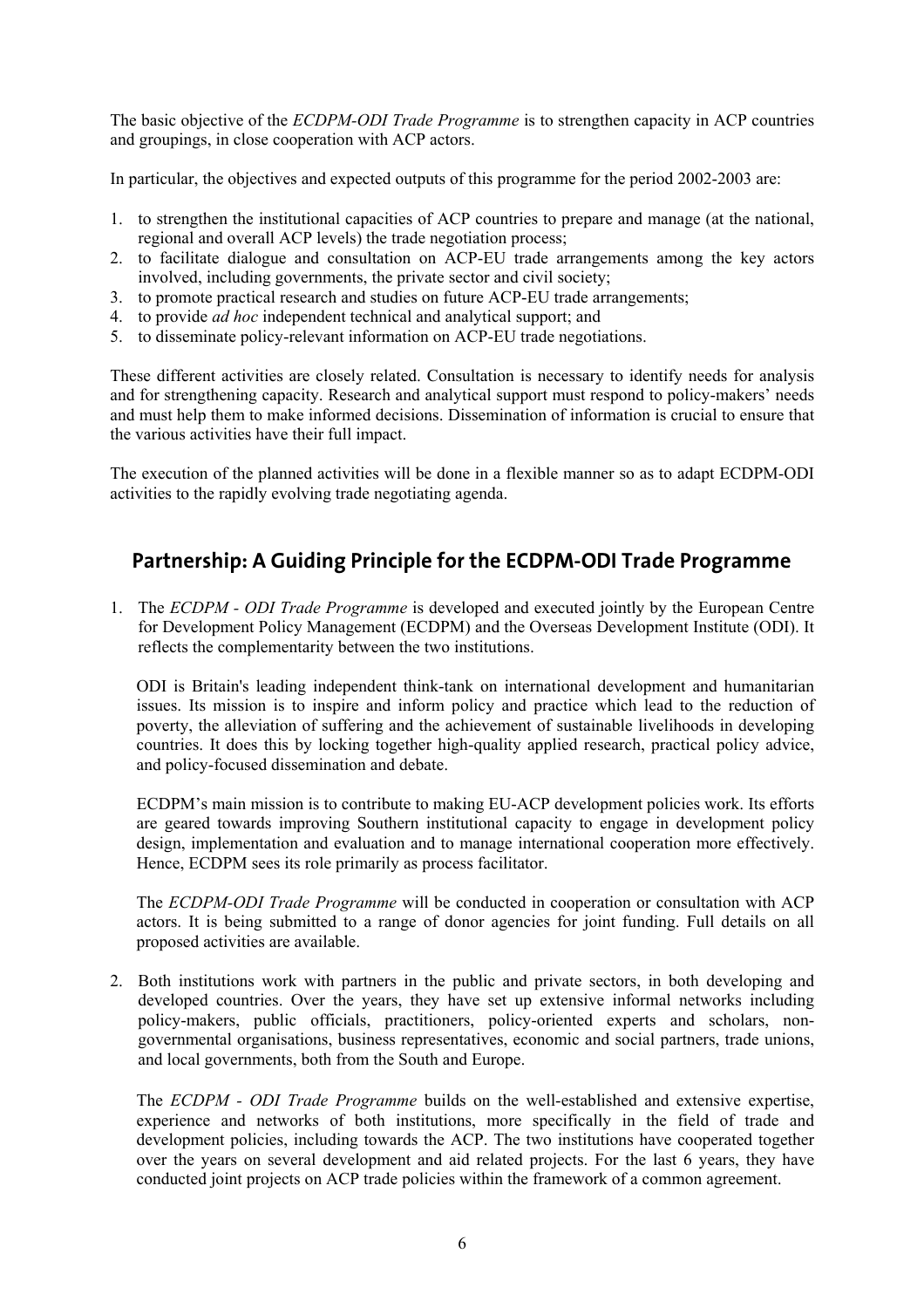Based on this successful joint experience, this *ECDPM - ODI Trade Programme* represents an initiative to formalise, systematise and instil greater coherence in the development and conduct of projects related to the trade policies of ACP countries, which would have been pursued in the past on an *ad hoc* basis.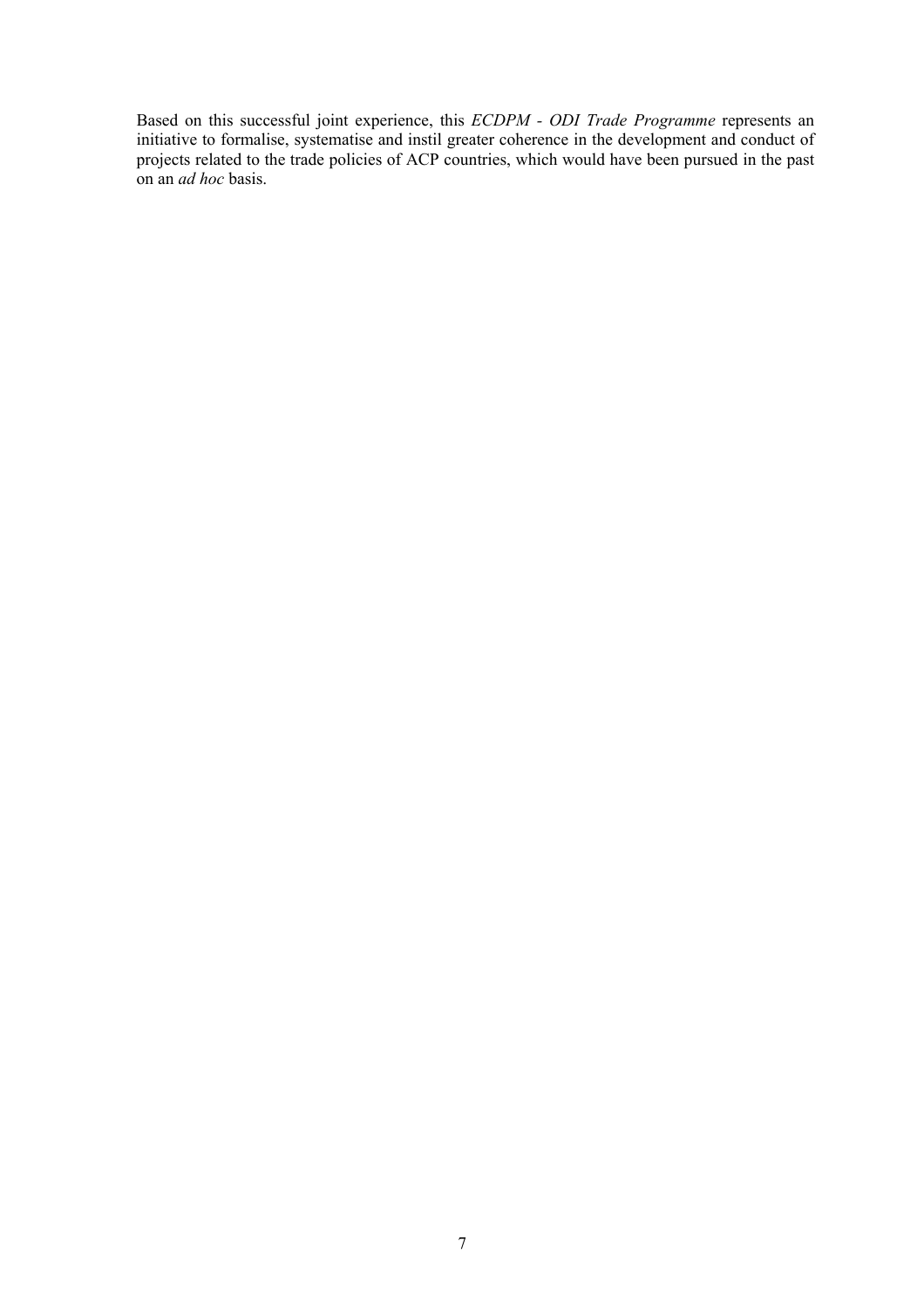### <span id="page-9-0"></span>**Action Plan for 2002-2003**

### <span id="page-9-1"></span>**1. Capacity Building**

The negotiating capacity in many ACP countries and regions is not adequate to tackle the complex trade agenda. However some countries or regions have built up very valuable experiences in terms of strengthening their capacity for trade analysis and negotiations. The history of negotiations by developing countries in GATT and the WTO shows that those countries that had invested in preparing a strong negotiating strategy performed better and obtained better results from the negotiations. In light of that, the *ECDPM-ODI Trade Programme* will attempt to document and share experiences of negotiations, as well as provide insights for forthcoming negotiations.

#### *a) How can the ACP prepare to negotiate with the EU?*

#### Report on experiences of building capacity for trade negotiations

The aim of this report is to analyse the various options for developing negotiating capacity at the national, regional, sub-group and ACP levels. The report will start by reviewing the literature and available studies on various experiences on negotiating trading arrangements with the EU (by ACP countries – e.g. Caribbean and the Regional Negotiation Machinery, Mauritius; FTAs – e.g. South Africa, MERCOSUR; MEDA countries – e.g. Egypt. Tunisia; applicant countries to the EU – e.g. CEECs, Cyprus, Turkey). It will also look at the assistance which different donors or institutions have offered (e.g. EC, WTO, UNCTAD, DFID). The report will identify common elements and successful strategies.

Based on these studies, insights from the trade capacity building literature, political economy considerations and the main characteristics of the ACP, the report will seek to draw lessons that could be useful for the ACP in preparing for and conducting negotiations with the EU and in building their negotiating capacity, as well as for the EC and other donors in planning their technical assistance programmes.

#### Conferences on negotiating capacity:

Organisation of an introductory conference, bringing together public officials, (former) negotiators, diplomats, members of civil society and the business community, and experts, to discuss experiences in regional negotiations and assess the remaining steps required to prepare for the negotiations for EPAs. This conference could precede the report on experiences. Contributions by experts to the conferences as well as the conclusions and recommendations could be widely distributed in discussion papers and on the programme website. The conference will help to identify an agenda for future action and research on building capacity for trade negotiations.

A follow-up conference will be organised in late 2002 or early 2003 to assess the progress made and lessons learnt from the preparation to trade negotiations by ACP countries.

#### *b) EPAs and the WTO: Preparing for both negotiations*

Organisation of a conference on EPA and WTO issues, bringing together trade officials and actors from different horizons. The purpose of this conference will be to facilitate dialogue between the actors involved in ACP-EU trade negotiations and those involved in the WTO round of negotiations.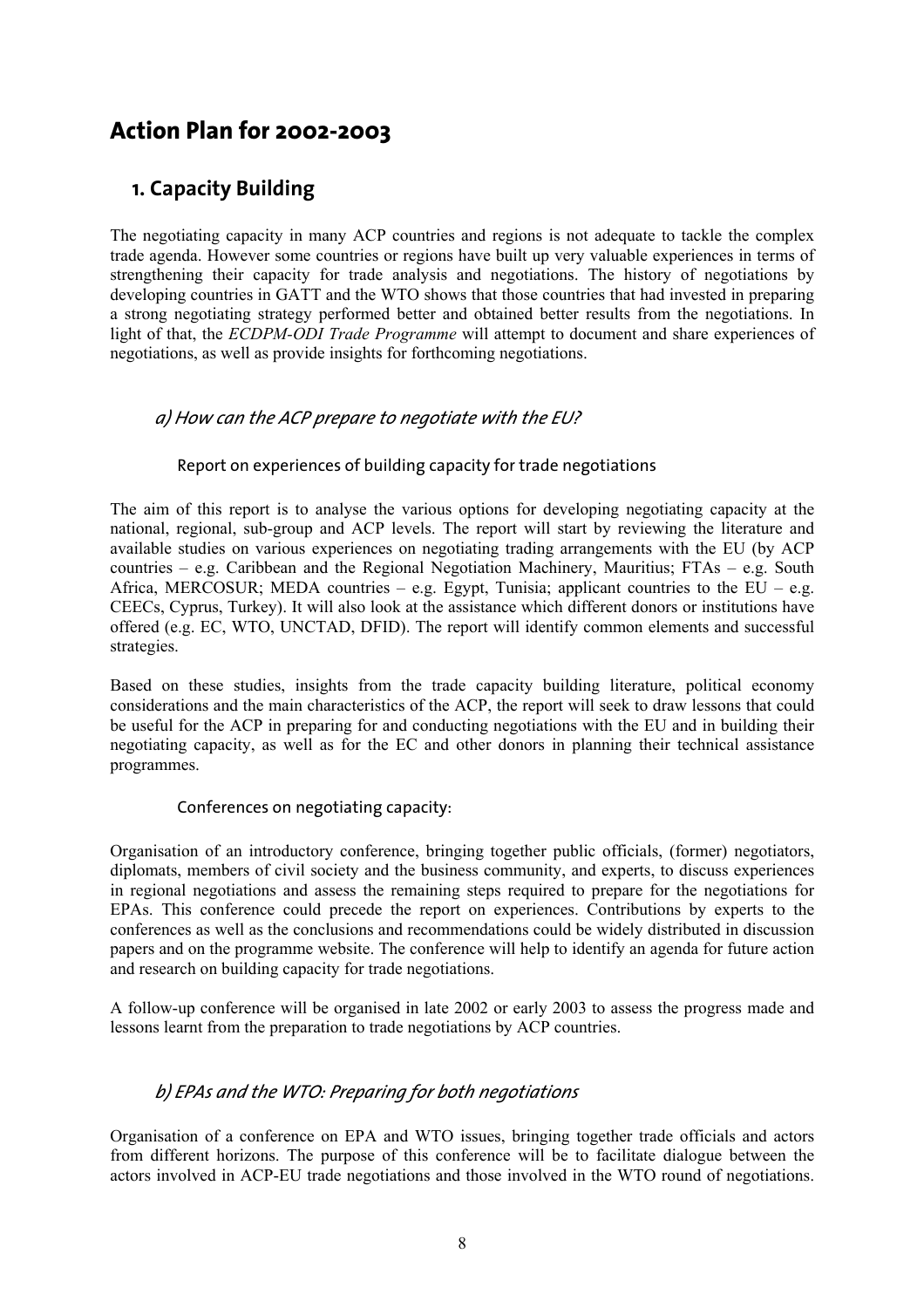In view of the considerable overlapping and connection between the EPA and WTO agenda, the conference will serve to share experiences and seek synergies for the preparatory work for the parallel negotiations. The compatibility and consistency of EPAs with the WTO will also be addressed. (See also research proposal, page 14).

#### *c) Coordination and promotion of studies on EPAs*

The *ECPM-ODI Trade Programme* will seek to promote the exchange of ideas and academic debate on issues related to the impact of EPAs, in particular among ACP experts. It will also encourage cooperation between experts working on ACP and ACP-related trade issues coming from institutions in developed countries with those located in the ACP. It will also liase with the ACP High-Level Group of Experts, experts in ACP regional organisations and at national level, as well as with experts in Northern institutions and universities, and international organisations (UNCTAD, Commonwealth Secretariat, World Bank, WTO, etc.).

In particular, efforts will be made to coordinate and promote general analyses and case studies on the content of EPAs and their impact on:

- market access issues:
	- coverage of the removal of barriers to trade (exceptions, commodity protocols);
	- agricultural trade (influenced by the WTO, the CAP reform);
	- trade in services (GATS compatibility, maritime transports, IT, tourism);
	- speed of liberalisation (transitory period, type of gradualism to be adopted);
	- scope for differentiated treatment (among sectors, among countries within a region, among regions);
- fiscal effects of EPAs;
- trade related issues: competition, intellectual property rights, standardisation and certification, SPS measures, trade and environment, trade and labour standards, health and safety regulation, public procurement, etc.;
- enhancement of production, supply and trade capacity by ACP countries (to take advantage of new market opportunities).

### <span id="page-10-0"></span>**2. Dialogue and Consultation on ACP-EU Trade**

In view of the upcoming negotiations, ECDPM and ODI consider it important to create opportunities for open dialogue among researchers, policy makers and civil society by organising informal meetings to exchange views, to create a common understanding and to attempt to identify concrete suggestions and practical recommendations to decision makers.

#### *a) Informal ACP meetings (to be repeated whenever necessary)*

Organisation, in cooperation with ACP experts, of informal meetings bringing together key ACP actors (diplomats, officials from ACP regional and national institutions, experts, civil society representatives) to discuss the ACP preparation and conduct of negotiations on EPAs, to feed the results into the ACP policy-making processes.

Such meetings will serve to: (i) enhance informal communication, exchange of information and ideas among ACP actors from different countries/regions and with different circles (policy-makers, practitioners, experts); (ii) report on various national and regional initiatives in the ACP relevant for the negotiations with the EU; (iii) share the main results of recent studies and activities which could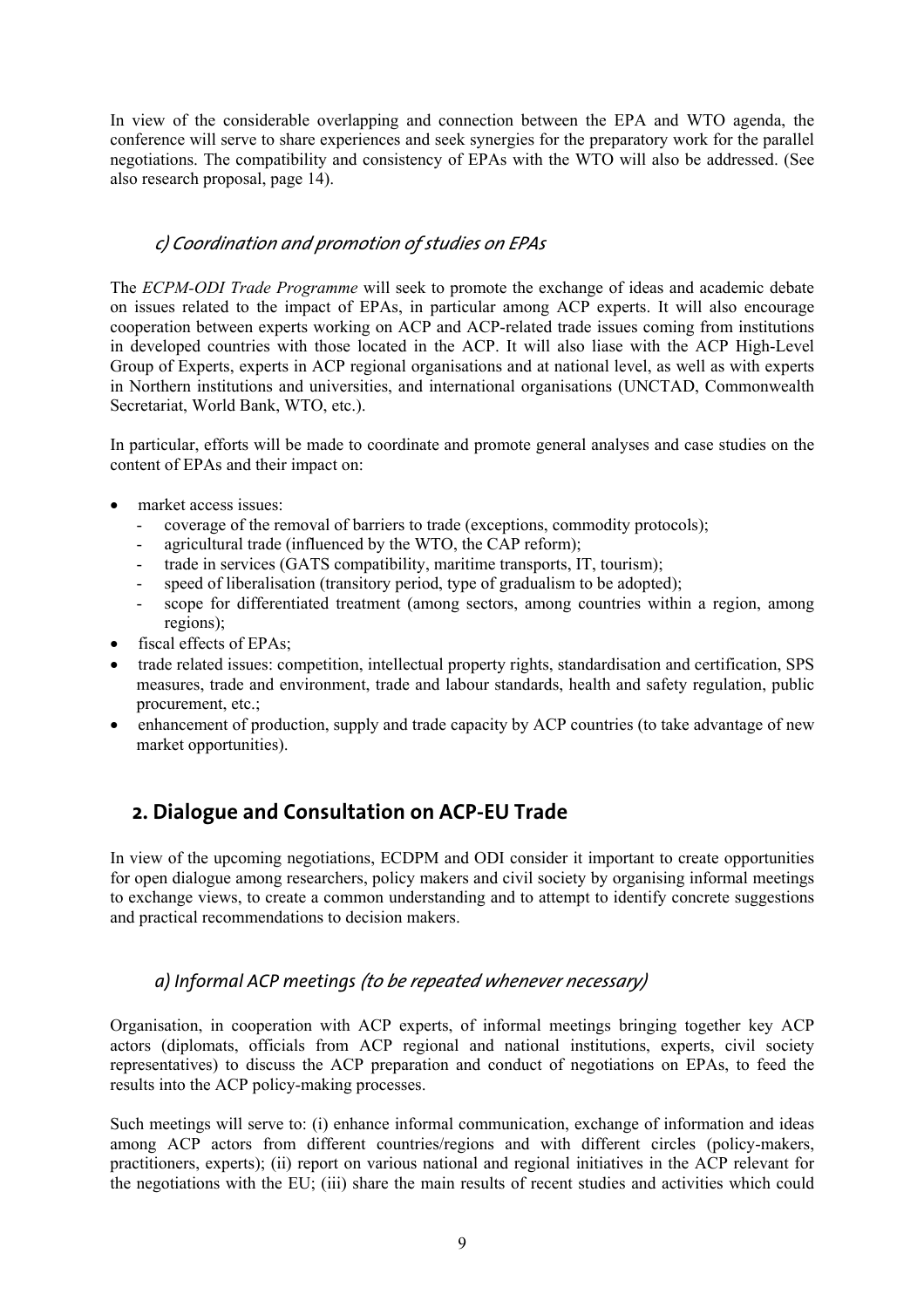influence the negotiation process; (iv) identify areas where new actions and studies should be encouraged to enhance the preparation for and capacity to conduct the negotiations with the EU.

Background documents will be circulated to all participants before each meeting along with a welldefined agenda for the meeting. Synthesis notes reporting on the main conclusions of each meeting, with possible recommendations and concrete actions to be undertaken will be distributed to main ACP actors and will be made available to the public.

The first meeting will take place on 25-26 February 2002 in Brussels.

#### *b) Informal ACP-EU meetings (to be repeated whenever necessary)*

Organisation of informal meetings between key ACP and EU actors (ambassadors and top officials) for an exchange of ideas on how the negotiations should be organised and to identify obstacles to effective negotiations.

#### *c) Networking*

Building on the already extensive informal network that both ECDPM and ODI have developed over the years, the objective is to create formal network among key experts and associations with an insight into ACP-EU trade relations. The purpose is to foster exchange of ideas and distribution of information and to stimulate cooperation among experts on ACP-EU trade relations. To permit contacts among the members of the network, a closed website or bulletin board will be developed to allow them to share information, to exchange comments and to ask/answer questions among themselves.

#### <span id="page-11-0"></span>**3. Practical Research**

The research component of the programme focuses on a number of fundamental issues that are of practical relevance for the elaboration of trade policies towards and by the ACP countries. Its objective is to provide new analytical insights into questions that have attracted less attention or that are not yet properly understood, but that will have a significant impact on the future ACP trade policies and capacity.

The focus of the trade research will largely depend on the priorities set by the negotiation agenda and the concrete funding opportunities. The research will be carried out by ECDPM-ODI experts together or in close consultation with other experts, in particular from developing countries.

The areas of research are expected to include the following.

#### **Forward looking research**

These studies centre around institutional and regulatory matters, an aspect often overlooked in research on international trade.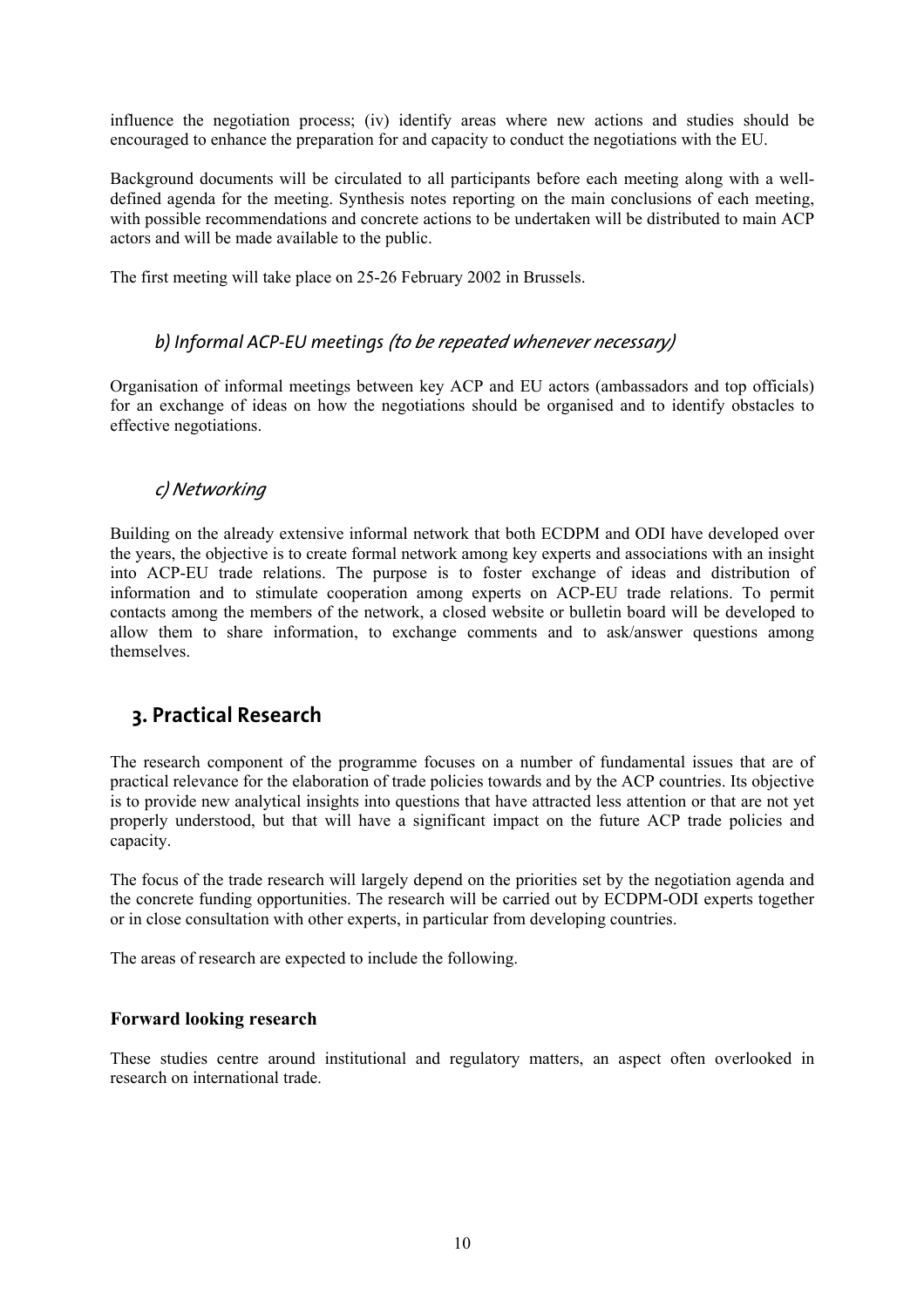### *a) How will the loss of non-reciprocal trade preferences affect the ACP countries? The distributive effects and the adjustment process*

The major innovation of the new trading arrangements to be negotiated is the likely abolition of the non-reciprocal trade preferences that have characterised trade relations between the EU and the ACP over the last 30 years. The intention is to replace these preferences by reciprocal agreements. While ACP countries will have to open their domestic markets to EU products, they have little to gain in terms of increased market access to the EU. On the contrary, the products traditionally covered by

Commodity Protocols (i.e. sugar, rum, banana and beef) will or have already seen their preferential treatment reduced or eliminated. Some other products might also face similar changes.

The basic purpose of this study is to investigate how trade preferences can be phased out without destabilising ACP economies. It will address three sets of questions: (i) what sectors are most likely to be affected by the loss of preferences? (ii) what are the likely effects of loss of preferences on ACP economies; and (iii) what are the opportunities for adjustment mechanisms for these economies?

This study will attempt to identify the main potential winners and losers from the loss of preferences and the possible adjustment policies that could be put in place. Particular attention will be granted to the design and implementation of the adjustment process in sectors covered by the Commodity Protocols. (The rum sector in the Caribbean or the sugar sector in the Pacific and other ACP countries could provide interesting case studies.)

This study can help identify policy options and possible outcomes depending on institutional arrangements and adjustment measures so as to take into account domestic economic interests.

### *b) How to include the business community and civil society in trade negotiations? The political economy of EPAs negotiations*

Building on the study on the loss of trade preferences, this study will focus on some institutional aspects related to the negotiations of economic partnership agreements (EPAs) between the ACP and the EU. The impact of EPAs will depend not only on the economic value of their provisions, but also on the institutional characteristics of the ACP. The study will rely on insights from the political economy literature and recent works on trade capacity to identify some of the key institutional components that could affect the shape and effectiveness of EPAs. Depending on the centres of policydecision making and institutional structures in the ACP, the outcome of the negotiations could differ.

This study intends to identify the key actors (in government, industries, agriculture, and civil society) who will influence the shape of any EPA. It will discuss the institutional arrangements and capacity development which will permit various elements of the business community and civil society to participate in the trade policy-making process, while avoiding specific interest groups' capturing the policy process.

This could help determine principles for capacity building policies and measures.

### *c) The role of regional integration agreements and donor countries in influencing investment: Could EPAs increase the flow of FDI in ACP economies?*

According to the European Commission, negotiations on economic partnership agreements (EPAs) are much more than only negotiations on securing preferential market access. It argues that there are about creating economic integration between the EU and the ACP, enhancing 'co-operation in all areas relevant to trade' (CPA Art. 36.1), providing a stable, predictable and transparent policy framework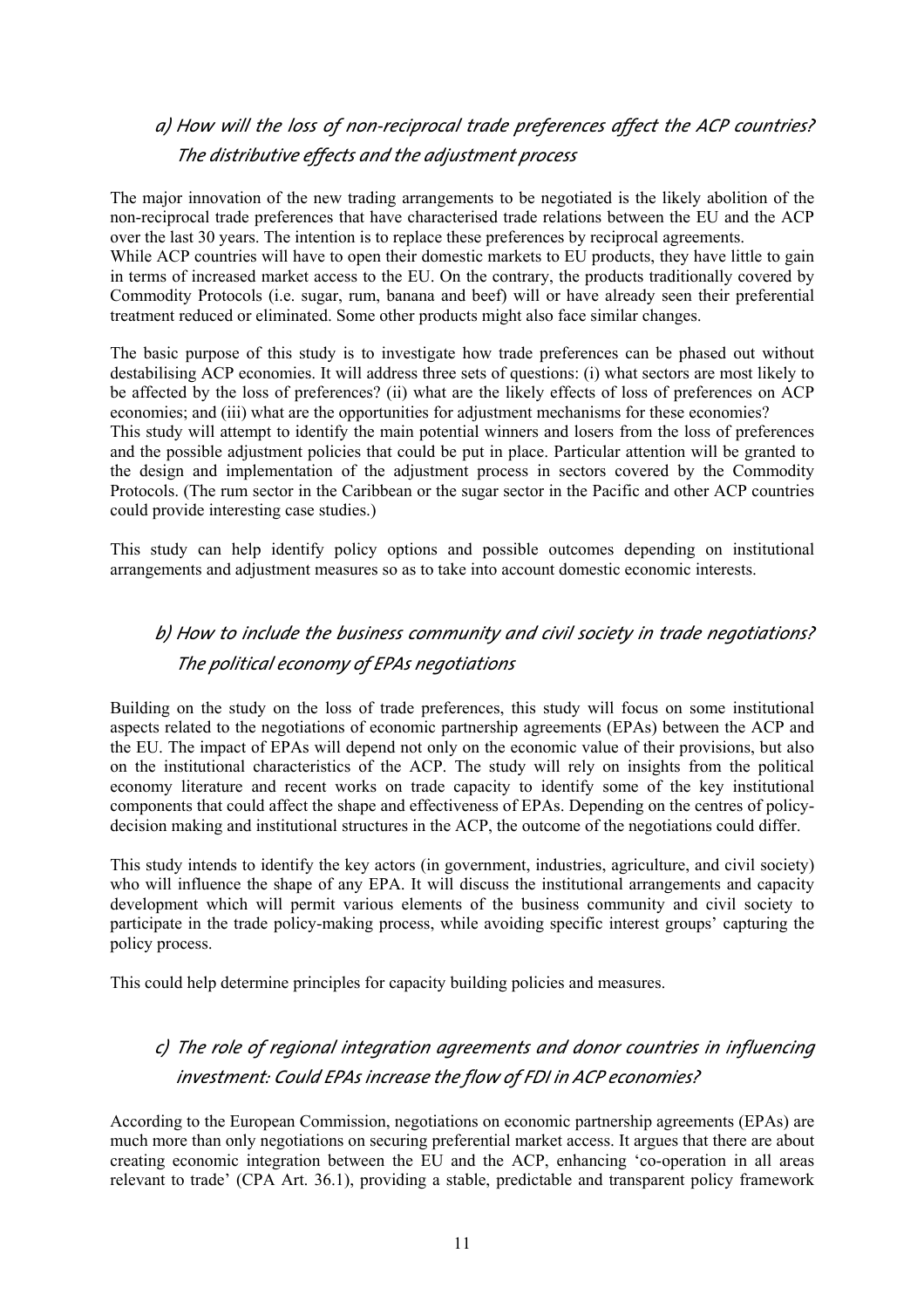for an enlarged market which will increase competitiveness of the ACP economies and attract investment.

Besides these effects, the Cotonou Agreement explicitly provides for the adoption of investment promotion measures to attract and stimulate domestic and foreign investment (CPA Art. 74 – 78 and Appendix II Art.15).

The question for the ACP is whether the potential benefits in terms of investment promotion contained in the Cotonou Agreement could materialise, and under which conditions.

To answer this question adequately, it is necessary to understand (i) the role of regional agreements in attracting FDI, and in particular FDI which promotes development, (ii) the potential role that donor countries can play in stimulating FDI, and (iii) the specific implications of ACP-EU agreements for FDI flows which could promote development.

FDI inflows appear to be associated with higher national income growth and economic development, which can lead to poverty reduction, in the host country. Yet, empirical evidence suggests that the impact of FDI crucially depends on the type of investment, the presence of infrastructure, the general business environment and the underlying economic fundamentals of the host country. In this respect, government policies and institutions appear to play a major role in attracting FDI favourable to sustainable development.

The study will be divided into three parts.

#### (i) The role of regional agreements in attracting FDI

In the face of renewed interest in regionalism, in which many developing countries are involved, the question arises as to the impact of regional integration agreements (RIAs) on FDI. Regional agreements can provide larger integrated markets, but they may also entail new national and regional policies and institutions that may affect the flows and effects of FDI.

The purpose of this part of the study is to determine the potential effects of regional integration agreements on FDI. In particular, the study will address the following questions: (1) what is the potential impact of regionalism on FDI flows? Particular attention will be given to the impact of FDI distribution within a region (as some members of an RIA may be more apt to attract and/or benefit from FDI than others) and to cross-regional effects (as the presence of a web of regional groupings may affect regional-specific FDI policies); (2) what regional measures to attract FDI might maximise economic growth and development? and (3) what kind of policies could be adopted at the regional level, as opposed to the national one, to optimise the potential benefits from FDI?

This study will assess the impact of RIAs on FDI from an empirical point of view, using econometrics and regression analysis, with references to theoretical analyses and policy studies. The objective is to identify some of the key factors related to regional integration that determine the flows, the types and when possible the effects of FDI for a large set of developing countries.

#### (ii) The role of donor countries in influencing FDI

Recognising the potential benefits resulting from FDI in the economic development of host countries, donor countries often attempt to influence FDI policies in developing countries and to shape their aid programmes in ways conducive to promoting FDI.

The aim of this study is to identify the factors and policy criteria that could lead to efficient supporting measures from donor countries to foster effective FDI favourable to sustainable development. In particular, it will focus on two complementary questions: (1) what type of agreements could host regional groupings reach with source countries of FDI so as to stimulate FDI and its positive effects?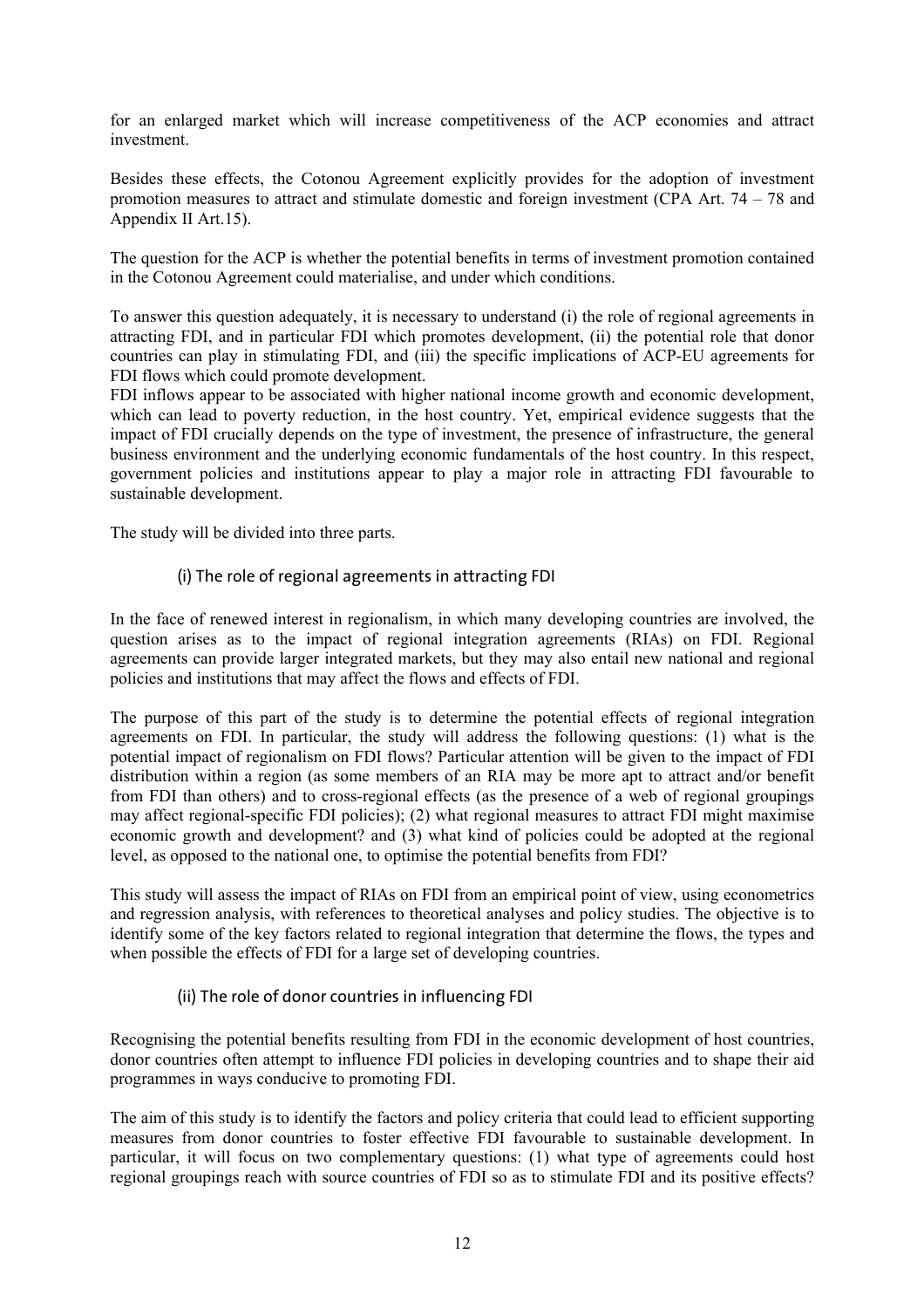and (2) what kind of accompanying or support measures could donor countries adopt to favour prodevelopment FDI in host regions and countries?

#### (iii) The role of EPAs in attracting FDI to foster development

In view of the above, the objective of this part of the study is to determine the likely impact of the provisions of and perspectives offered by the Cotonou Agreement and the proposed new trading agreements with the EU on the ability by ACP countries to stimulate FDI. It will consider measures that EPAs could contain on investment, and discuss whether they could effectively increase the level of FDI, and if so under which conditions. It will also discuss what types of investments are more likely to be affected by agreements between the EU and the ACP. Finally, the study will evaluate the potential of EPAs in attracting FDI as compared to alternative policies, at national, regional and multilateral (WTO) levels.

### *d) Competition policy for the ACP countries: How can competition principles be stimulated in developing countries?*

Under the Cotonou Agreement, the ACP undertook to implement national or regional competition rules and policies (Art. 45). The Doha WTO Ministerial Conference opened the door to negotiations on competition rules in the new round.

The relevance of such policies for developing countries and their capacity to adopt them are questioned. Some observers argue that which competition rules are appropriate depend on national institutions and the level of development, and therefore that countries should pursue them at their own pace. If so, commitments under the WTO or regional agreements may not be desirable.

In fact, even the European Union, a strong advocate for the integration of competition principles into the WTO, seems to have recognised the possibility that some developing countries could opt out from a WTO agreement on competition. In the same vein, Article 45 of the Cotonou Agreement acknowledges the need for 'due consideration to the different levels of development and economic needs of each ACP country' in implementing competition rules and policies.

Therefore, the central question to be addressed by this study concerns the role that donor countries and developed countries in general, as well as international institutions, can or should play in fostering and stimulating the adoption and effective implementation and enforcement of regulatory frameworks and institutions intended to promote and protect competition in developing countries. While international agreements can include competition provisions, the promotion of competition depends mainly on domestic institutional arrangements. The study will examine the roles of regulatory frameworks and assistance to capacity building.

While competition can always be beneficial, some developing countries suffer difficulties which may hinder the adoption or implementation of an effective competition regime. These may include: institutional weaknesses, corruption, weak legal system, poor implementation of regulations, inadequate or absent enforcement, insufficient resources. The following questions will be addressed: (i) prioritisation: is competition policy a priority for developing countries, and what would be the opportunity costs of adopting a competition policy regime? (ii) how can the lack of resources and inadequate institutions be compensated for? (iii) what are the possible roles of regional and international agreements, external technical assistance and international cooperation in fostering competition in developing countries?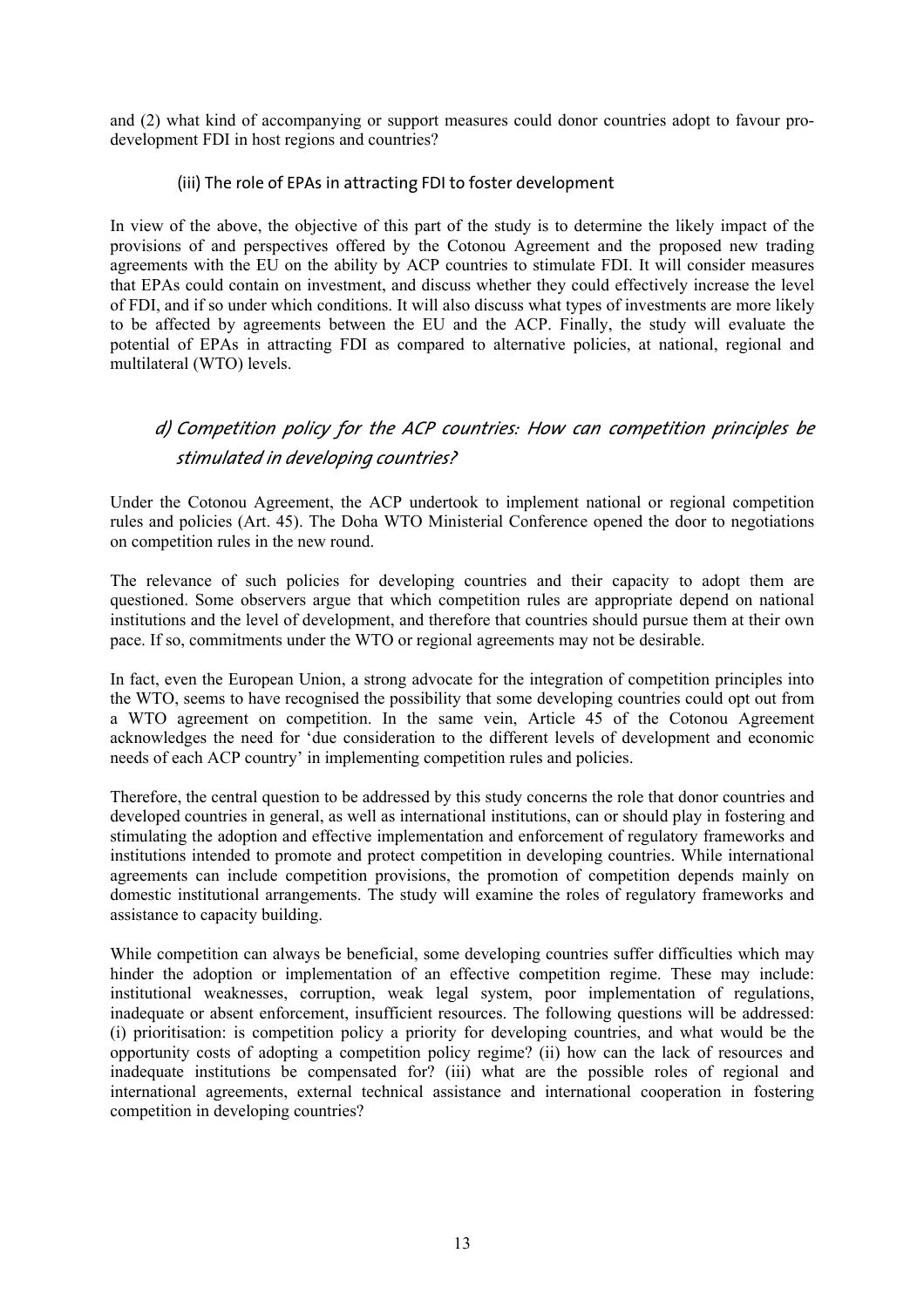#### **Synthesis of Existing Research and Analytical Briefs**

The ECDPM-ODI Trade Programme will prepare analyses and synthesis notes on topical issues based on existing research and information available from governmental and non-governmental organisations and institutions.

#### *a) What interests do ACP countries have in common?*

With forthcoming negotiations with the EU, the ACP are faced with the task of determining their trade strategies. This has to be done at the national, regional and ACP levels. While strategies at the country level offer greater flexibility to pursue national interests, at least in principle, coordinated ACP strategies could provide greater negotiating leverage and bargaining power. In order to develop an appropriate negotiation strategy, it is therefore important for the ACP countries to identify trade concerns where their interests may converge.

The objective of this report is to identify possible common trade interests for ACP countries. It will start with a review of the existing body of reports and studies, conducted at ACP national and regional levels, as well as by (or for) the European Commission and by independent experts, on the possible content of ACP-EU trade arrangements. Based on the structure of trade and production, as well as economic, geographic and political considerations, the study will then consider the main advantages and disadvantages of pursuing specific trade concerns at national, regional, sub-group or all-ACP levels, with a view of identifying areas of possible common interests to the ACP.

In particular, the report will cover the following trade issues: agricultural concerns, notably the impact of the reform of the CAP and its future evolution, future treatment of the products currently covered by the commodity protocols, and possibilities for product or sector exemptions from liberalisation, including phasing out measures; market access impeding to obstacles facing ACP exports to the EU; the scope for special and differential treatment provisions; the status of least developed countries (LLDCs); trade in services; anti-dumping and countervailing measures; the determination of rules of origin; the opportunity of introducing trade related concerns; impact of the loss of fiscal revenues; possible support measures from the EU; and the phasing of the negotiations.

### *b) How to make EPAs compatible with WTO rules and their negotiation consistent with the evolution of WTO negotiations?*

The Cotonou Agreement provides for the negotiation of WTO-compatible trade agreements between the ACP and the EU. Yet, the shape and content of potential EPAs will be affected by the content and outcome of the new round of WTO negotiations.

In this respect, ACP negotiators on EPAs will face two sets of issues: compatibility with existing rules and consistency with the evolving negotiation. Compatibility seems to imply that, unlike the Lomé Convention and the current phase of the Cotonou Agreement, any new agreement should not require the granting of a waiver by other WTO members. However, the interpretation of Article XXIV of the WTO rules on regional integration agreements remains ambiguous. Therefore, any free trade agreement (FTA) might be challenged at the WTO. Moreover, the current WTO rules contain numerous provisions providing for special and differential treatment for least developed countries. The extent to which these provisions can provide for flexibility in ACP-EU agreements, at least for some of their members, is to be assessed. In addition, the broad scope of the trade agenda that the EU would like to see covered by EPAs calls for a detailed evaluation of the relevant WTO commitments (on TRIPS, TRIMS, SPS and other trade related areas).

The negotiation process on EPAs will not take place in a static environment, but at a time where WTO rules are subject to new negotiations in the context of the Doha Round. This means that as ACP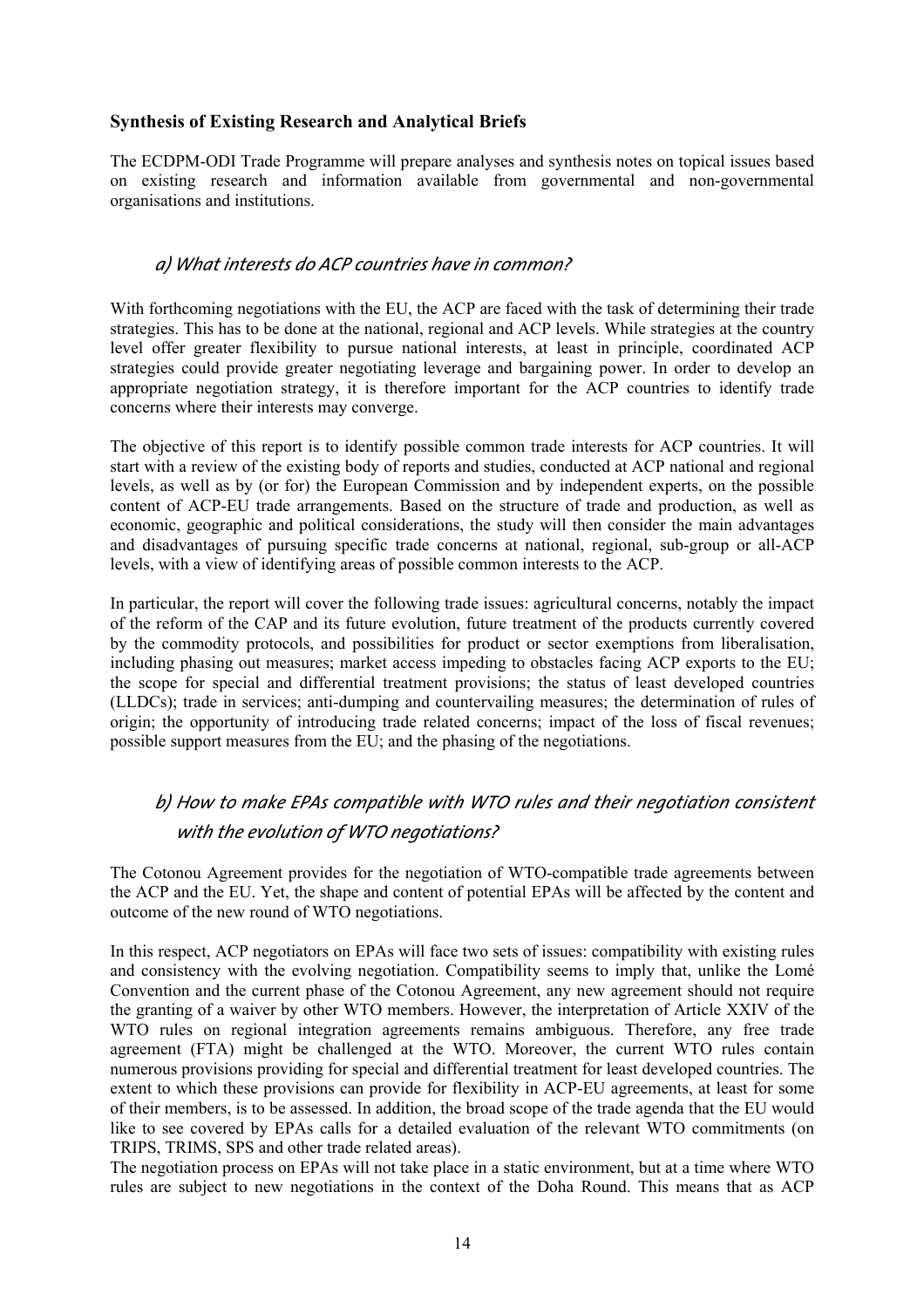countries negotiate trade agreements with the EU, the rules of the game are likely to change. For instance, negotiations on Article XXIV of the WTO Agreement could modify the conditions imposed on new regional agreements, and hence of future EPAs. According to the WTO Ministerial Declaration in Doha, 'the negotiations shall take into account the developmental aspects of regional trade agreements'. It is therefore necessary for the ACP to anticipate some of the possible changes at the WTO level and include any new development in the WTO Round into their negotiations with the **EU** 

Some of the issues put on the negotiation table by the EU are also the subject of negotiations at the WTO, in particular with regard to trade related issues (competition, investment, environment, regulations and standards, government procurement, etc.). ACP countries will have to decide to which extent they want to include issues beyond their WTO commitments at the end of the WTO Round.

This activity will require not a single report, but a series of briefing and analytic notes as the Cotonou and WTO negotiations proceed, each identifying which are the trade issues which could be covered by EPAs and would be affected by WTO negotiations, and in which way. The report will also discuss the potential benefits and drawbacks of pursuing trade (and trade related) concerns in one forum or the other. Synergies and potential conflicts will be identified. Possible options on the timing and phasing of the ACP-EU negotiations, depending on the progress in the WTO Round, will also be identified. Such analysis is important to help, in a continuous process, ACP countries to determine the most appropriate negotiation agenda and strategy with the EU, as well as to adopt the optimal sequencing in their negotiations, as results of WTO negotiations will impact on the content of EPAs.

#### *d) What are the options for rules of origin in EPAs? And why does it matter?*

Free trade agreements (FTAs) require rules of origin to determine which goods (and services) are eligible for preferential treatment. The multiplication of FTAs and custom unions (CUs) involving either or both the EU and ACP countries increases the importance of rules of origin.

The introduction of trade agreements between groups of ACP countries and the EU will require identifying the products (and services) that will benefit from the preferential treatment provided under each specific economic partnership agreement (EPA). Different rules of origin could apply to trade with the EU, trade among ACP groupings and trade between ACP groupings and the rest of the world.

The questions for the ACP are what type of rules of origin could be adopted for EPAs. Should they differ from one EPA to another? Should they be different from rules of origin adopted by the EU in other FTAs, or the ones applicable to the EU generalised system of preferences (GSP)?

In the modern world, where products are processed in, or use inputs from, several countries, the origin of a product will depend critically on the definition of the national content requirement to qualify for preferential trade. Depending on the criteria adopted, preferential trade conditions may cover a large share of traded goods, or on the contrary may limit the scope for trade preferences on processed goods. The potential benefits of EPAs and their impact on ACP-EU, intra-ACP and extra-ACP trade flows depend crucially on the determination of the rules of origin.

The purpose of this report is to review the various rules of origin that could be adopted and identify the possible implications of different rules of origin for trade flows among ACP countries, with the EU and with the rest of the world.

Rules of origin also need to be administered. Limited capacity, lack of harmonised customs procedures, informal trade and corruption may also reduce the efficiency of rules of origin. The report will investigate the implications of the administrative capacity of the ACP for rules of origin and their complexity.